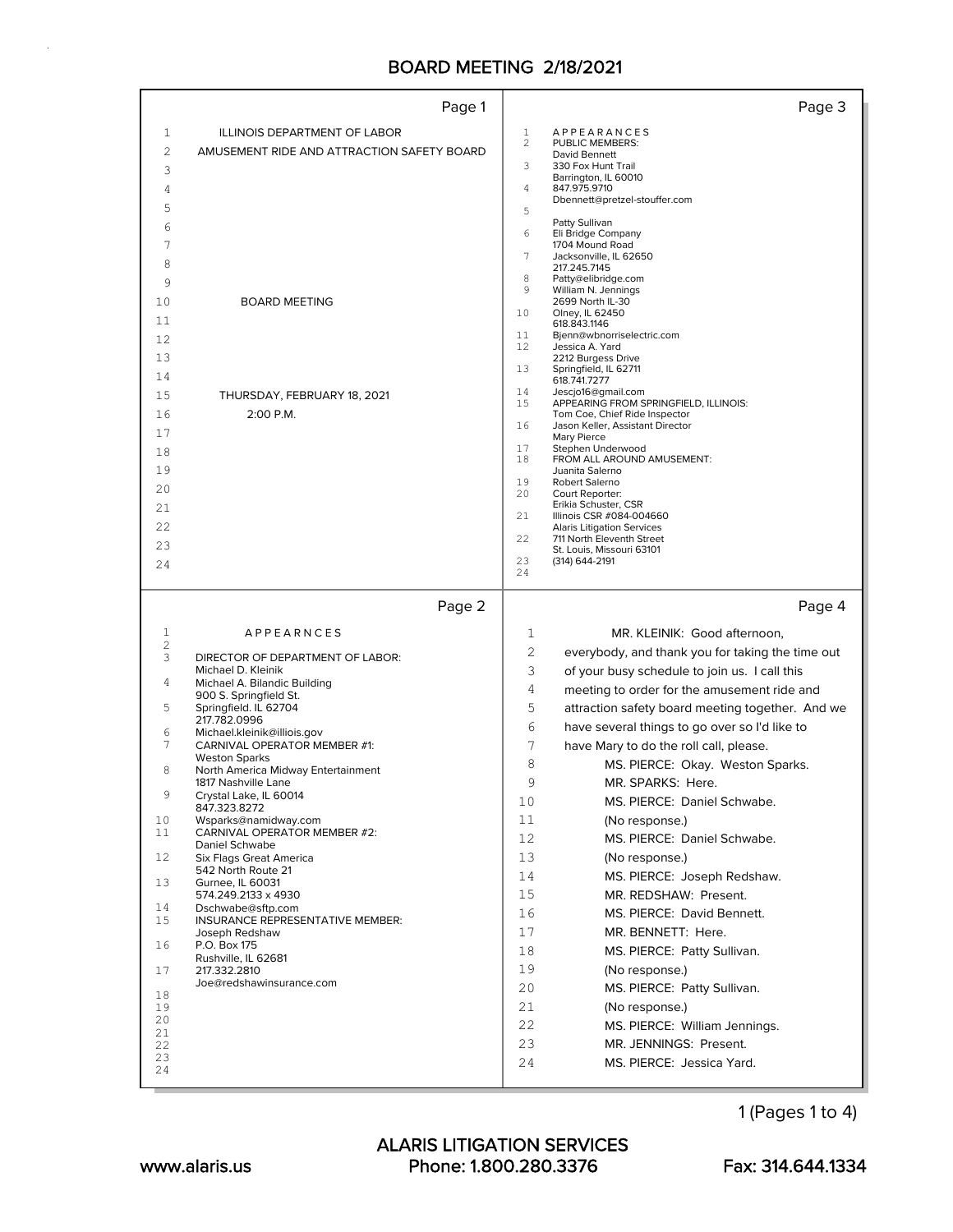### Page 5

|               | Page 5                                            |      | Page 7                                            |
|---------------|---------------------------------------------------|------|---------------------------------------------------|
| $\mathbf{1}$  | MS. YARD: Present.                                | 1    | is ex officio.                                    |
| 2             | MR. KLEINIK: Seeing the roll call,                | 2    | MR. COE: Right. What you would do                 |
| 3             | it appears we have a quorum to continue the       | 3    | is try to appoint a president pro tem or director |
| 4             | meeting. First, I would just like to let          | 4    | pro tem just to run through the meeting and then  |
| 5             | everybody know that all of you -- that your term  | 5    | have discussions to try to come up with an        |
| 6             | expires on January 17th of this year and has been | 6    | individual who would want to serve in that        |
| 7             | submitted to the governor's office for            | 7    | capacity, you know, after further discussion, but |
| 8             | reappointment at my recommendation.               | 8    | you need a president pro tem to at least run the  |
| 9             | Also, we have a vacancy for the                   | 9    | meetings as they are until you get somebody in    |
| 10            | professional engineer. There has been a           | 10   | place.                                            |
| 11            | professional engineer's name submitted to the     | 11   | MR. KLEINIK: Do I have a volunteer                |
| 12            | governor's office for consideration also. And     | 12   | to run the meetings as a chairman pro tem? Wes,   |
| 13            | then should be -- you should be receiving         | 13   | would you run the meeting?                        |
| 14            | something in the -- an e-mail if you haven't      | 14   | MR. SPARKS: I would respectfully                  |
| 15            | already. Please fill out the information and get  | 15   | decline.                                          |
| 16            | it back as soon as possible. I'd like to have     | 16   | MR. JENNINGS: Okay. If we're                      |
| 17            | these reappointments done by the second week of   | 17   | talking about a pro tem and we are just running   |
| 18            | March that way we don't run into any timetables.  | 18   | this meeting by the agenda -- this is Bill        |
| 19            | Any questions on that?                            | 19   | Jennings -- and if we want to get through that,   |
| 20            | Hearing no questions, the first thing             | 20   | I'll do that to get us off dead center.           |
| 21            | of order is as director of Department of Labor ex | 21   | MR. KLEINIK: Okay. So we have a                   |
| 22            | officio, we don't have a chairman for this safety | 22.2 | volunteer to serve as chairman pro tem for this   |
| 23            | board now because the past chairman that you guys | 23   | meeting. It would be William Jennings. Do I       |
| 24            | elected has resigned and indicated he did not     | 24   | have second for that?                             |
|               | Page 6                                            |      | Page 8                                            |
| 1             | want to be part of the board no more. So I will   | 1    | MR. REDSHAW: I'll second that. Joe                |
| $\mathcal{P}$ | open it up to the members for nomination for a    | 2    | Redshaw.                                          |

| 2  | open it up to the members for nomination for a    | $\overline{2}$ | Redshaw.                                         |
|----|---------------------------------------------------|----------------|--------------------------------------------------|
| 3  | chairman. Do I have any nominations? Any          | 3              | MR. KLEINIK: We have a second. All               |
| 4  | nominations for chairman of the safety board?     | 4              | those in favor say aye.                          |
| 5  | Any nominations for chairman of the safety board? | 5              | (WHEREUPON, ALL VOTING MEMBERS VOTED             |
| 6  | Since I don't have any volunteers, I think I have | 6              | AYE.)                                            |
| 7  | my legal counsel on here, can I just appoint      | 7              | MR. KLEINIK: Hearing all the ayes, I             |
| 8  | somebody? I'm just joking.                        | 8              | believe that's a majority, so Mr. Jennings, I'll |
| 9  | Anyway, it's very important that we               | 9              | let you take over from here.                     |
| 10 | have a chairman to kind of oversee this and to be | 10             | (Audio feedback.)                                |
| 11 | able to run these meetings so if I could get a    | 11             | COURT REPORTER: This is the court                |
| 12 | volunteer. Patty, do you want to do it again or   | 12             | reporter. I can't hear. There is a lot of        |
| 13 | Wesley, do you want to do it or Jessica, do you   | 13             | background noise, and I don't know what is going |
| 14 | want to do it? Bill, do you want to do it? Dave   | 14             | on. Some people need to be muted that aren't     |
| 15 | Bennett, do you want to do it? Joseph Redshaw     | 15             | muted. That's better. Thank you.                 |
| 16 | want to do it? We need a nomination.              | 16             | MR. COE: Okay. Bill, are you still               |
| 17 | What is your suggestion that we do?               | 17             | on?                                              |
| 18 | MR. COE: Is there a vice chair or                 | 18             | MR. JENNINGS: Yes. Go ahead. We                  |
| 19 | secretary or some other official for the board?   | 19             | had some feedback. We have the pro tem taken     |
| 20 | Is there an executive group?                      | 20             | care of under the chairman election.             |
| 21 | MR. KLEINIK: No, there is not. The                | 21             | Approval of the agenda, do we have               |
| 22 | statute lays out that the board of directors and  | 22             | any additions to the agenda? Hearing none, we'll |
| 23 | the board of the chairman is elected by their     | 23             | move on.                                         |
| 24 | peers and the director of the Department of Labor | 24             | Has everybody read their copy of the             |
|    |                                                   |                |                                                  |

2 (Pages 5 to 8)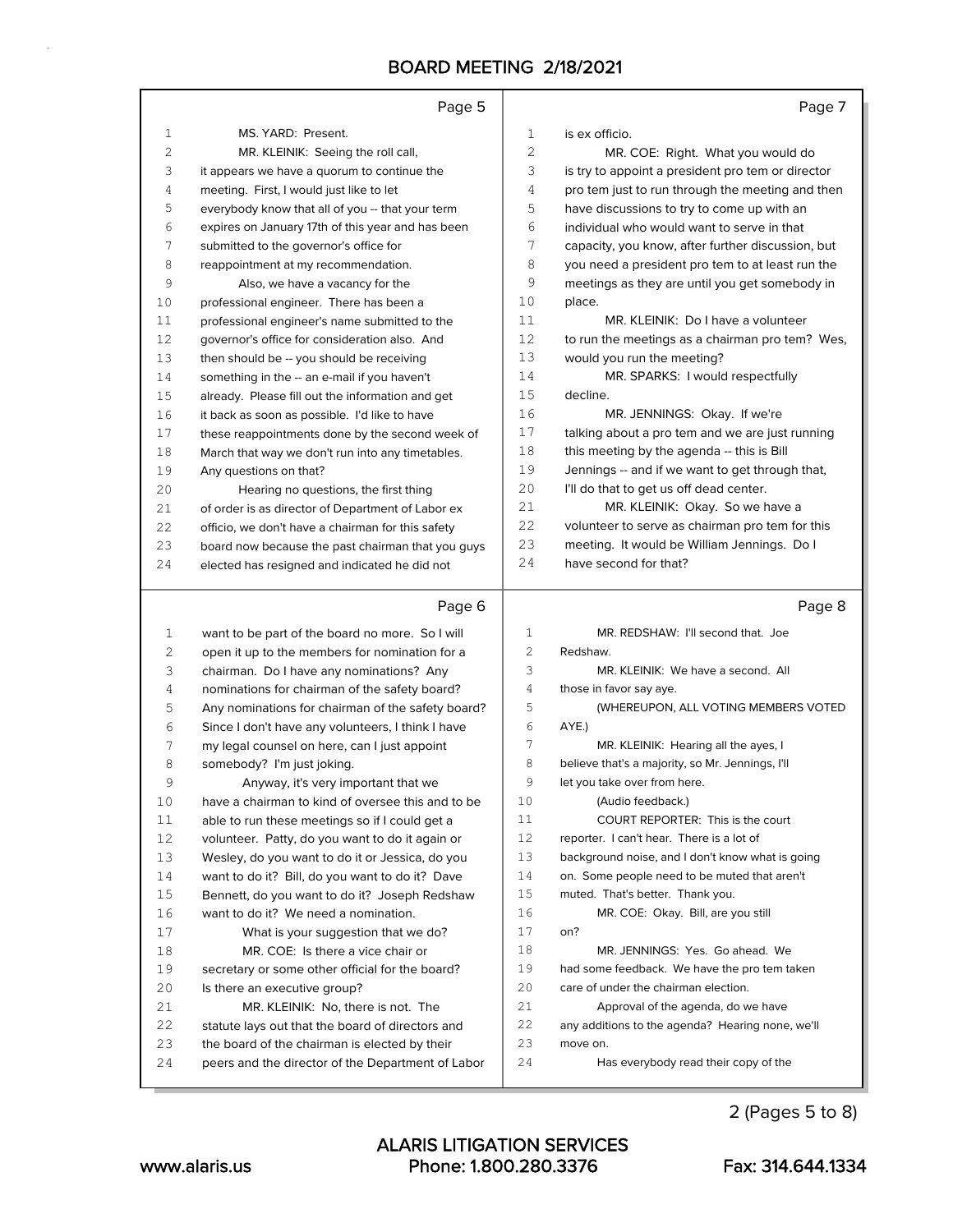|     | Page 9                                            |     | Page 11                                           |
|-----|---------------------------------------------------|-----|---------------------------------------------------|
| 1   | minutes from our last meeting? Do we have any     | 1   | We did update the standards and                   |
| 2   | changes or corrections to the minutes of the last | 2   | adopted the current standards that we have looked |
| 3   | meeting.                                          | 3   | at for F770, F2374, and 2974. We have put on the  |
| 4   | MR. SCHWABE: This is Dan Schwabe. I               | 4   | table ASTM Standards F2291. I would like to hold  |
| 5   | got on the call a little late. I did notice I     | 5   | that until we get an in-person meeting with more  |
| 6   | think it was page 16, row ten, that Six Flags Mid | 6   | of the industry representatives because that's    |
| 7   | America, it should be Six Flags Great America.    | 7   | going to have some pretty large impacts on        |
| 8   | MR. JENNINGS: Any other changes or                | 8   | carnival owners and ride owners. And as soon as   |
| 9   | corrections? If not, I'd entertain a motion to    | 9   | we get the board approved, we have summary sheets |
| 10  | approve the minutes of the September meeting.     | 10  | on that with the changes incurred and we'll send  |
| 11  | UNIDENTIFIED SPEAKER: I'll make a                 | 11  | that out to the board prior to the next meeting.  |
| 12  | motion.                                           | 12  | MR. JENNINGS: This is Bill Jennings,              |
| 13  | MR. BENNETT: I move to second. I'm                | 13  | I'm back on. For some reason my phone dropped     |
| 14  | Dave Bennett.                                     | 14  | for a minute and I had to pick it back up, so     |
| 15  | MR. JENNINGS: I'll remind you to                  | 1.5 | sorry about that. Any further questions? So       |
| 16  | make sure you identify yourself when you make a   | 16  | with that -- go ahead.                            |
| 17  | motion or a second. All in favor signify by       | 17  | MR. COE: We can move on into new                  |
| 18  | saying aye.                                       | 18  | business, and we'll give you our annual summary   |
| 19  | (WHEREUPON, ALL VOTING MEMBERS VOTED              | 19  | slide presentation. We can start that. Can        |
| 2.0 | AYE.)                                             | 2.0 | everyone online see that?                         |
| 21  | MR. JENNINGS: All opposed? Motion                 | 21  | MR. JENNINGS: Yes, I did.                         |
| 22  | carries with those corrections.                   | 22  | MR. COE: Okay. This is basically                  |
| 23  | Next item, any reviews on the                     | 23  | our summary of what occurred last year, the       |
| 2.4 | September meeting that -- any updates?            | 2.4 | statistics accident report, safety bulletins and  |
|     | Page 10                                           |     | Page 12                                           |

| 1  | MR. COE: There is just one comment                | $\mathbf{1}$ | additional department updates.                    |
|----|---------------------------------------------------|--------------|---------------------------------------------------|
| 2  | that we wanted to follow up on. This is Tom Coe.  |              | These are the statistics. This is                 |
| 3  | The NDT requirements are going to have to remain  | 3            | what we accomplished last year. Significantly     |
| 4  | the same unless it's followed up with a letter    | 4            | affected by COVID. Basically did 884 separate     |
| 5  | from the manufacturer. I've talked to a few       | 5            | ride inspections, and some of those were          |
| 6  | companies and that probably is not going to       | 6            | followups as you can see on the list. It was      |
| 7  | happen that you will receive a letter from there. | 7            | pretty well limited to indoor facilities.         |
| 8  | I know Dan Permala (phonetic) gave one company of | 8            | This year, as a comparison, most of               |
| 9  | ours an exception letter and Six Flags, they have | 9            | the 884 inspections were completed by mid January |
| 10 | some exception letters for their larger roller    | 10           | of 2020. This year we are probably in the same    |
| 11 | coasters. But generally speaking, the carnival    | 11           | timeframe at about 150 inspections, so people are |
| 12 | industry, as far as I know, they are going to     | 12           | in a wait and see mode to see what happens        |
| 13 | have to redo the NDTs for this operating season.  | 13           | anticipating their opening.                       |
| 14 | Is there any questions about that?                | 14           | The accident report contained from                |
| 15 | Okay. I can go ahead and move onto the old        | 15           | our last meeting, there were three reported       |
| 16 | business. We did get everything updated into our  | 16           | accidents. They were all patrons. And all three   |
| 17 | rules and approved that were approved in the      | 17           | of them occurred in a pretty short period at one  |
| 18 | September meeting. The large inflatable fee       | 18           | of our operating facilities which is an outdoor   |
| 19 | structure, those are inflatables that are over    | 19           | ropes course and zip line combination.            |
| 20 | 1500 square feet went to \$130. Regulations of    | 20           | Non-destructive testing, we try to                |
| 21 | aerial adventure courses was adopted. That        | 2.1          | keep that updated on our website. They are        |
| 22 | became effective January 1st of this year. Ride   | 22           | updated yearly. I do not believe there's been     |
| 23 | operator training has been changed to be mandated | 23           | any changes in this year. There are also two      |
| 24 | annually for all operators.                       | 24           | links that you can go to. One of them is through  |
|    |                                                   |              |                                                   |

3 (Pages 9 to 12)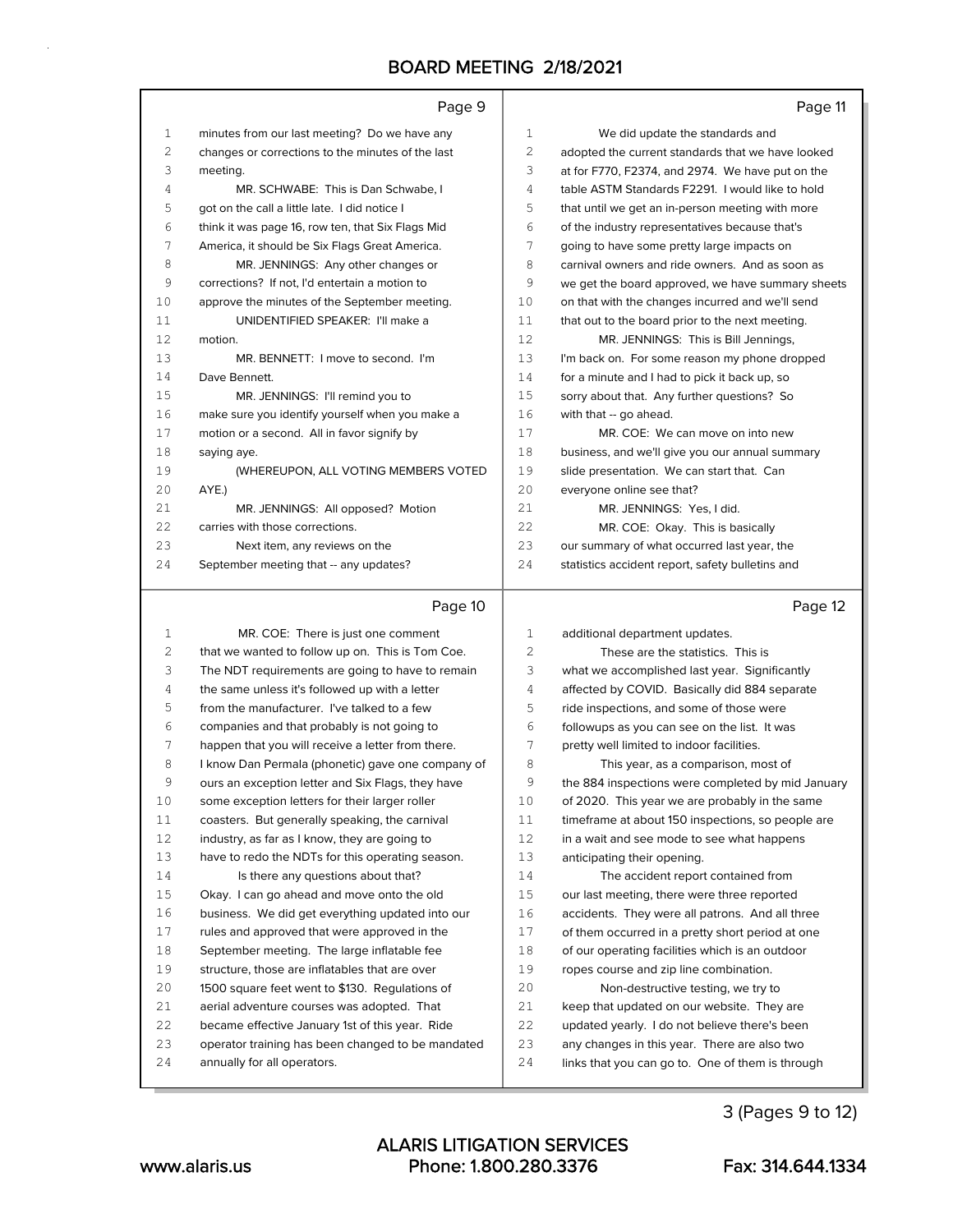|          | Page 13                                                                                          |          | Page 15                                                                                         |
|----------|--------------------------------------------------------------------------------------------------|----------|-------------------------------------------------------------------------------------------------|
| 1        | NAARSO, and I've got my other glasses on. What                                                   | 1        | include the carnival amusement industry. So we                                                  |
| 2        | is the other one?                                                                                | 2        | are working on that to get that through.                                                        |
| 3        | UNIDENTIFIED SPEAKER: The                                                                        | 3        | Another bill that has come back, we                                                             |
| 4        | RidesDatabase.                                                                                   | 4        | did a review and talked about this. There is                                                    |
| 5        | MR. COE: The RidesDatabase, which                                                                | 5        | some new legislation that is coming out for                                                     |
| 6        | took over for the Cares Database which we've had                                                 | 6        | trampoline court. It's the revival of one that                                                  |
| 7        | in the past. Any questions on that?                                                              | 7        | we reviewed in 2018. That's the house bill. And                                                 |
| 8        | Again, just to review, these are the                                                             | 8        | if anybody wants to go look at it, they can                                                     |
| 9        | standards that we ended up adopting and are                                                      | 9        | specifically go look at it, but basically all it                                                |
| 10       | enforced as of January 1st.                                                                      | 10       | does is add trampoline courts into the law for us                                               |
| 11       | COVID-19 updates, the state -- the                                                               | 11       | to regulate.                                                                                    |
| 12       | entire state is in phase four mitigation, which                                                  | 12       | Our stance on that is we'll look at                                                             |
| 13       | is scheduled I believe into June 4th of this                                                     | 13       | it if, you know, there's comments from the board,                                               |
| 14       | year. We have no other updates as far concerning                                                 | 14       | I don't know that it particularly affects anyone                                                |
| 15       | carnivals. We're pretty much at the same point                                                   | 15       | at this point. We would, you know, look at it                                                   |
| 16       | that we were at the end of last year. I did give                                                 | 16       | the same way that we do with the aerial adventure                                               |
| 17       | you the links there. DCEO, Commerce and Economic                                                 | 17       | courses. We would adopt the ASTM standards to                                                   |
| 18       | Opportunities, they do most of the public                                                        | 18       | require a third party inspection. There is no                                                   |
| 19       | relations for the COVID issues, and they do have                                                 | 19       | way with our workload that we can handle doing                                                  |
| 20       | a 1-800 number and an e-mail support number if                                                   | 20       | the entire inspection ourselves with our own                                                    |
| 21       | you have specific questions. One of the things                                                   | 21       | inspectors.                                                                                     |
| 22       | that they added to their website is they do have                                                 | 22       | And at that point, does the board                                                               |
| 23       | signage that is available to the user to                                                         | 23       | have any input at this point? You can either do                                                 |
| 24       | download. I do believe that's going to be a                                                      | 24       | it now or you can get back to me later on.                                                      |
|          | Page 14                                                                                          |          | Page 16                                                                                         |
| 1        | requirement of IDPH so that may be helpful to any                                                | 1        | MR. KLEINIK: Tom, this is Mike. I                                                               |
| 2        | of the owners.                                                                                   | 2        | just wanted to ask the board if you could on the                                                |
| 3        | Rule changes, we went through the                                                                | 3        | dry slide, any input on that would be                                                           |
| 4        | JCAR process. During that process, they review                                                   | 4        | appreciated. Give me guidance how you want to                                                   |
| 5        | all of the changes that we proposed to our rules.                                                | 5        | proceed with that so we can get back with                                                       |
| 6        | They were approved with one clarification that                                                   | 6        | JCAR and get that changed. The same as on the                                                   |
| 7        | we'll get into on the next slide. They can be                                                    | 7        | trampoline, I would like to have the board's                                                    |
| 8        | viewed on our website. We have a full                                                            | 8        | input on that. Thank you.                                                                       |
| 9        | incorporated set of rules and this link, which is                                                | 9        | MR. JENNINGS: Any other comments or                                                             |
| 10       | right underneath, the full set of rules. It's                                                    | 10       | questions on that aspect? Okay. Go ahead.                                                       |
| 11       | just the pages of the rules in which changes were                                                | 11       | MR. COE: I guess the last point that                                                            |
| 12       | incorporated. So if you just want to see what                                                    | 12       | we've got to go to is hopefully things are moving                                               |
| 13       | was changed for January 1st, 2021, you can use                                                   | 13       | forward. We'll be able to have an in-person                                                     |
| 14       | this link. But both files contained all of the                                                   | 14       | meeting at the end of the year. Tentatively, we                                                 |
| 15       | information.                                                                                     | 15       | can talk about it, Thursday, September 16th,                                                    |
|          |                                                                                                  |          |                                                                                                 |
| 16       | Under the -- was there a question?                                                               | 16       | 2021, at the main IDOT building on Dirksen                                                      |
| 17       | Okay. When we went through the JCAR process,                                                     | 17       | Parkway. We've had it there before at their main                                                |
| 18       | there was clarification that was requested by                                                    | 18       | auditorium. I did kind of make a mistake and                                                    |
| 19       | them for the definition of dry slide. Our stance                                                 | 19       | include those times, but typically, you know, we                                                |
| 20<br>21 | is dry slides are going to be limited to the<br>carnival industry for our inspections. What they | 20<br>21 | can start at five or six, whichever the board<br>feels would be most proactive for everyone. Is |

4 (Pages 13 to 16)

22 there any input on that date? And I say it will be subject to change depending on how things move

forward.

 questioned was dry slide technically includes all playground equipment, McDonald's Playlands and they wanted to narrow that definition to just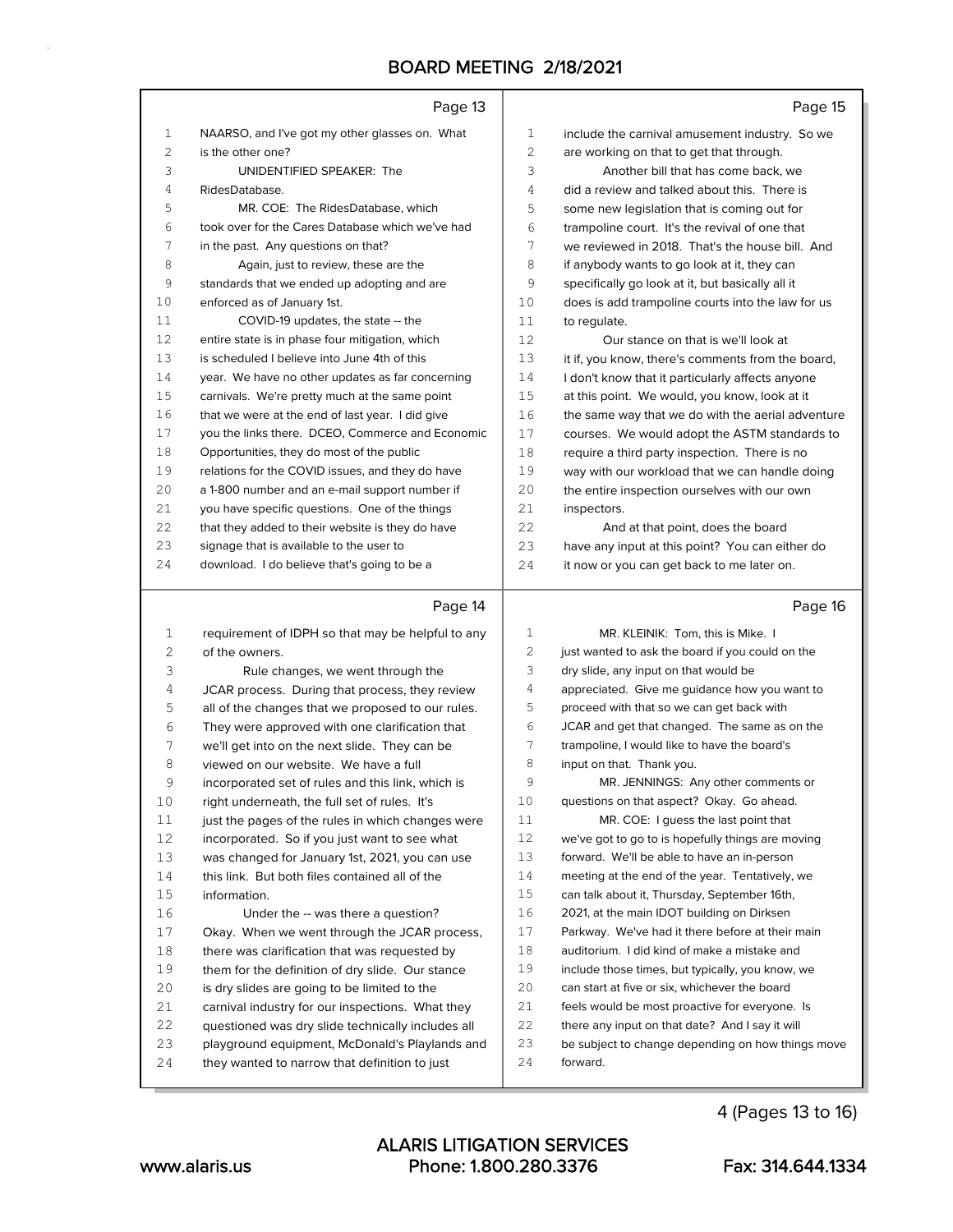|              | Page 17                                                                                            |              | Page 19                                                                                         |
|--------------|----------------------------------------------------------------------------------------------------|--------------|-------------------------------------------------------------------------------------------------|
| 1            | MR. KLEINIK: Would you restate that                                                                | $\mathbf{1}$ | important. We have basically six inspectors and                                                 |
| $\mathbf{2}$ | date again and location?                                                                           | 2            | does include me. I'm typically in the office but                                                |
| 3            | MR. COE: It would be Thursday,                                                                     | 3            | I do have the ability to get out in the field.                                                  |
| 4            | September 16th, 2021, and I'm assuming 5:00 p.m.                                                   | 4            | If we had a couple of weeks of lead-in time, I                                                  |
| 5            | would be the earliest that we would want to start                                                  | 5            | don't really see that much of a problem. We                                                     |
| 6            | and it's at the main IDOT headquarters on Dirksen                                                  | 6            | should be able to handle everything. If it comes                                                |
| 7            | Parkway in Springfield.                                                                            | 7            | about that the announcement is on a Thursday that                                               |
| 8            | MR. KLEINIK: There will be follow-up                                                               | 8            | you can open on Saturday, that's going to be a                                                  |
| 9            | e-mails I'm sure with that.                                                                        | 9            | little bit of a problem.                                                                        |
| 10           | MR. COE: Yeah. If anybody has a                                                                    | 10           | MR. JENNINGS: Okay. I think that's                                                              |
| 11           | conflict with that, that's far enough out that we                                                  | 11           | the big question for I know this from my end. We                                                |
| 12           | can move that date around a little bit. I know                                                     | 12           | had a meeting the day before yesterday and that                                                 |
| 13           | 5:00 with some of the traveling people, that's                                                     | 13           | was the question that was reiterated several                                                    |
| 14           | are going to be a little difficult but that would                                                  | 14           | times. So hopefully, we'll be able to handle                                                    |
| 15           | get everybody home at a halfway reasonable time.                                                   | 15           | that and everything will go well. Any other                                                     |
| 16           | MR. JENNINGS: No problem there. Did                                                                | 16           | questions or comments from the board or anybody                                                 |
| 17           | we need to discuss anything about the 2020 permit                                                  | 17           | in the public?                                                                                  |
| 18           | refunds that were there? It doesn't affect me,                                                     | 18           | MR. SCHOENDIERST: Yes. Andy                                                                     |
| 19           | but I didn't know if there was anybody else that                                                   | 19           | Schoendierst here, do you hear me?                                                              |
| 20           | needed to discuss that that were sent out.                                                         | 20           | MR. JENNINGS: Yes, I've got you,                                                                |
| 21           | MR. COE: I can give you an update of                                                               | 21           | Andy.                                                                                           |
| 22           | where we're at. Okay. We did send notifications                                                    | 22           | MR. SCHOENDIERST: I'm questioning,                                                              |
| 23           | out to everyone who had money in their account                                                     | 23           | we have several festivals that are in May and                                                   |
| 24           | and did not receive permits. Those people were                                                     | 24           | festivals have got the approval of the city                                                     |
|              |                                                                                                    |              |                                                                                                 |
|              | Page 18                                                                                            |              | Page 20                                                                                         |
| 1            |                                                                                                    | 1            |                                                                                                 |
| 2            | allowed -- that group of people were allowed to<br>request either the transfer the funds into this | 2            | councils, the county and even the local health<br>organizations have said they can move forward |
| 3            | program year or have a check returned to them.                                                     | 3            | with the carnival and this -- I'm talking small,                                                |
| 4            | The majority of them transferred the funds, and                                                    | 4            | five or ten rides. I just want to clarify that                                                  |
| 5            | we are in the process of getting the checks cut                                                    | 5            | is true because it comes down to the decision of                                                |
| 6            | for those who actually requested the money to be                                                   | 6            | the local health apartment; is that correct or                                                  |
| 7            | returned.                                                                                          | 7            | not? I just want to clarify that.                                                               |
| 8            | MR. JENNINGS: Any questions or                                                                     | 8            | MR. JENNINGS: That clarification is                                                             |
| 9            | comments on that Powerpoint presentation? Any                                                      | 9            | above my pay grade. Does anyone else want to                                                    |
| 10           | public comments or questions? I have, I think --                                                   | 10           | tackle that question?                                                                           |
| 11           | the elephant in everybody's living room is the                                                     | 11           | MR. SCHOENDIERST: And the                                                                       |
| 12           | COVID status obviously, and I've been bombarded                                                    | 12           | clarification for myself came from the local                                                    |
| 13           | with questions as to when we will know and with                                                    | 13           | health department. They said they had the power                                                 |
| 14           | our fairs starting in June and right now the                                                       | 14           | to let us operate.                                                                              |
| $15\,$       | executive order is renewed to June the 4th or                                                      | 15           | MR. JENNINGS: That's great.                                                                     |
| 16           | whatever and technically the way I read it we                                                      | 16           | MR. CHIECKO: I'm sorry. This is                                                                 |
| 17           | wouldn't be able to do anything unless we go to                                                    | 17           | Greg Chiecko from the OABA, and Andy, if you                                                    |
| 18           | phase five and that's always the big question,                                                     | 18           | don't mind, maybe I can phrase that question a                                                  |
| 19           | which brings me around to are we okay that if                                                      | 19           | little differently and it would be easier and                                                   |
| 20           | staffing wise, et cetera, that if let's say May                                                    | 20           | more concise for an answer. Are the state                                                       |
| 21           | the 15th we get a change in executive orders and                                                   | 21           | inspectors allowed to inspect rides if all the                                                  |
| 22           | they turn all the county fairs loose that we can                                                   | 22           | permitting is in place from the county and the                                                  |
| 23<br>24     | get these carnivals ready to run?                                                                  | 23<br>24     | health inspector, et cetera, to operate?                                                        |

5 (Pages 17 to 20)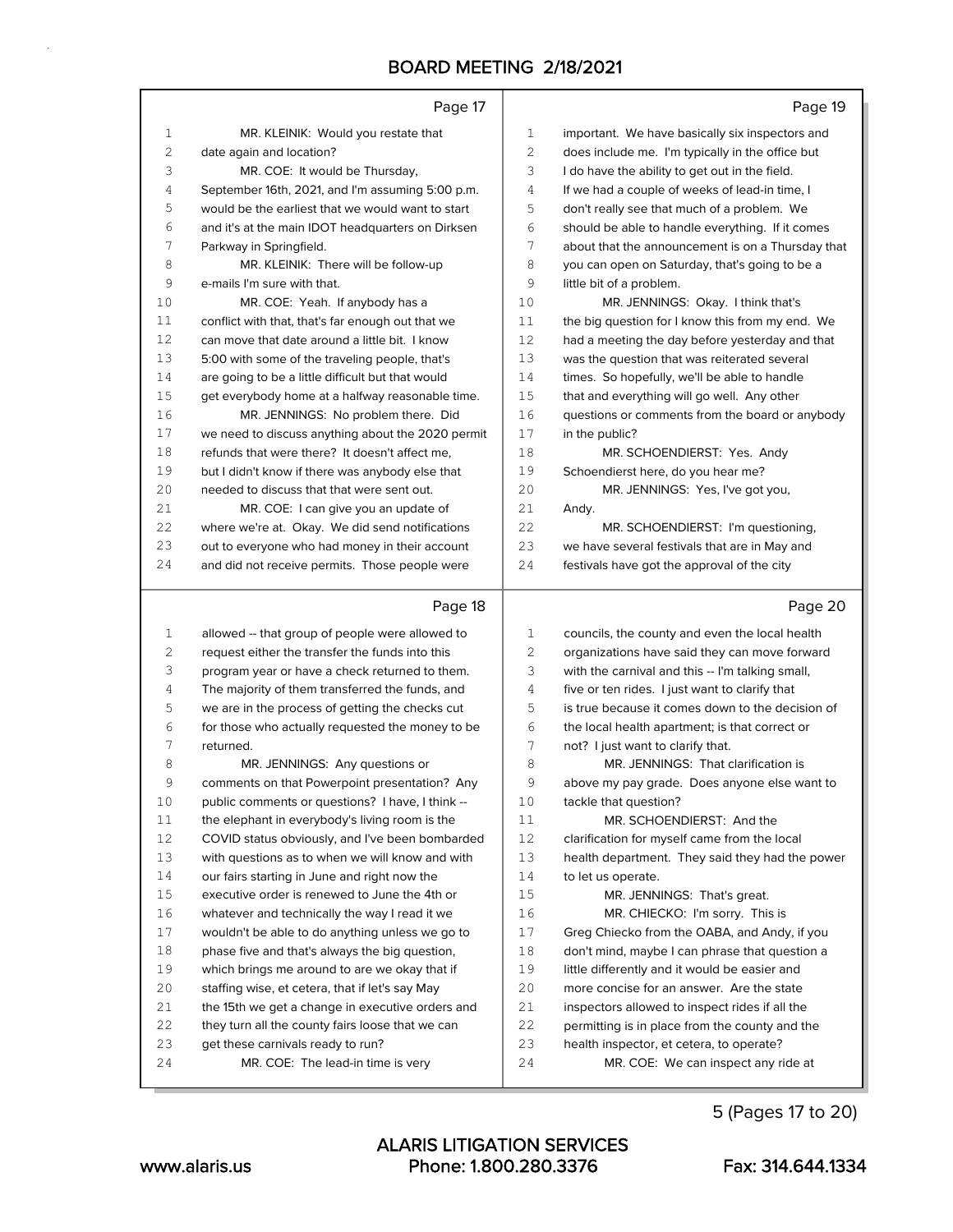|                  | Page 21                                                                               |          | Page 23                                              |
|------------------|---------------------------------------------------------------------------------------|----------|------------------------------------------------------|
| $\mathbf{1}$     | any time right now. We do not need any approval                                       | 1        | there's anything that you would like to see in       |
| 2                | from anyone. We can put a permit on a ride and                                        | 2        | these guidelines, please either let me know or       |
| 3                | then it is up to the owner to comply with the                                         | 3        | let Andy know and we will make sure that we are      |
| 4                | local jurisdictions or whoever and, you know, to                                      | 4        | at least satisfying everything in your world.        |
| 5                | run the carnival, but if you want to have someone                                     | 5        | MR. SCHOENDIERST: Thank you and I                    |
| 6                | inspect it -- if you want to get something                                            | 6        | will.                                                |
| 7                | inspected today, we're setting up appointments as                                     | 7        | MR. JENNINGS: Thank you all for that                 |
| 8                | we speak.                                                                             | 8        | discussion. Any further comments or questions?       |
| 9                | MR. CHIECKO: Andy, did that                                                           | 9        | If not, I guess a motion to adjourn would be in      |
| 10               | adequately answer you question?                                                       | 10       | order.                                               |
| 11               | MR. SCHOENDIERST: Yes, it did.                                                        | 11       | MS. YARD: This is Jessica Yard. I                    |
| 12               | Thank you, Tom. Tom, thank you. I appreciate                                          | 12       | motion to adjourn.                                   |
| 13               | that.                                                                                 | 13       | MR. BENNETT: This is Dave Bennett.                   |
| 14               | MS. SALERNO: Hi, this is Juanita                                                      | 14       | I'll second that motion.                             |
| 15               | Salerno from All Around Amusement. I just wanted                                      | 15       | MR. JENNINGS: We have a motion and a                 |
| 16               | to ask if you were going to have those sites that                                     | 16       | second to adjourn the meeting. All in favor          |
| 17               | you referred to us, the DCEO or COVID-19, all                                         | 17       | signify with saying aye.                             |
| 18               | those sites, are you going to have those listed                                       | 18       | (WHEREUPON, ALL VOTING MEMBERS VOTED                 |
| 19               | on the Departmental of Labor? I didn't get                                            | 19       | AYE.)                                                |
| 20               | everything down so that's why I'm questioning                                         | 20       | MR. JENNINGS: All opposed, the same                  |
| 21               | this.                                                                                 | 21       | sign. Motion carries. Meeting is adjourned.          |
| 22               | MR. COE: Yes. We can put those                                                        | 22       | And until we meet again.                             |
| 23               | links up. Th OABA offices and outdoor operations                                      | 23       | Thank you all.                                       |
| 24               | guidelines and we can probably link that too.                                         | 24       |                                                      |
|                  |                                                                                       |          |                                                      |
|                  | Page 22                                                                               |          | Page 24                                              |
|                  |                                                                                       | 1        | <b>CERTIFICATE OF REPORTER</b>                       |
| $\mathbf 1$<br>2 | MS. SALERNO: All right. That would<br>be very helpful. I know a lot of people are out | 2        |                                                      |
| 3                | of town right now and would probably appreciate                                       | 3        | I, ERIKIA SCHUSTER, a Certified Shorthand            |
| 4                | that.                                                                                 | 4        | Reporter (IL), Missouri Notary No. 09561566, do      |
| 5                | MR. CHIECKO: Tom, it is Greg again                                                    | 5        | hereby certify that the testimony was taken by me to |
| 6                | from the OABA. If I may ask, I know it's not in                                       | 6        | the best of my ability and thereafter reduced to     |
| 7                | your jurisdiction to approve those guidelines.                                        | 7        | typewriting under by direction; that I am neither    |
| 8                | Could you clarify for us who actually approves                                        | 8        | counsel for, related to, nor employed by any of the  |
| 9                | those guidelines and help us navigate how to get                                      | 9        | parties to the action in which this hearing was      |
| 10               | to that party, and I guess we'll have to overturn                                     | 10       | taken, and further that I am not a relative or       |
| 11               | or request to overturn the governor's quidelines?                                     | 11       | employee of any attorney or counsel employed by the  |
| 12               | Am I correct in that? And I apologize, but I do                                       | 12       | parties thereto, nor financially or otherwise        |
| 13               | this in 50 states and I don't have detail in                                          | 13       | interested in the outcome of the action.             |
| 14               | every single state well.                                                              | 14       |                                                      |
| $15$             | MR. KLEINIK: This is Director                                                         | 15       |                                                      |
| 16               | Kleinik. What I would suggest is that you guys                                        | 16       |                                                      |
| 17               | reach out to DCEO and present this information                                        | 17       |                                                      |
| 18               | with them, and you can tell them that you had                                         | 18       |                                                      |
| 19               | presented it to the carnival safety board or the                                      | 19       | <b>Certified Court Reporter</b>                      |
| 20               | amusement safety board at their meeting today and                                     | 20       |                                                      |
| 21               | we have looked at them, and I've reviewed them                                        | 21       |                                                      |
| 22               | and I see them as very helpful. They're the ones                                      | 22       |                                                      |
| 23<br>24         | that are going to have to do the approval.<br>MR. CHIECKO: Thank you. And if          | 23<br>24 |                                                      |

6 (Pages 21 to 24)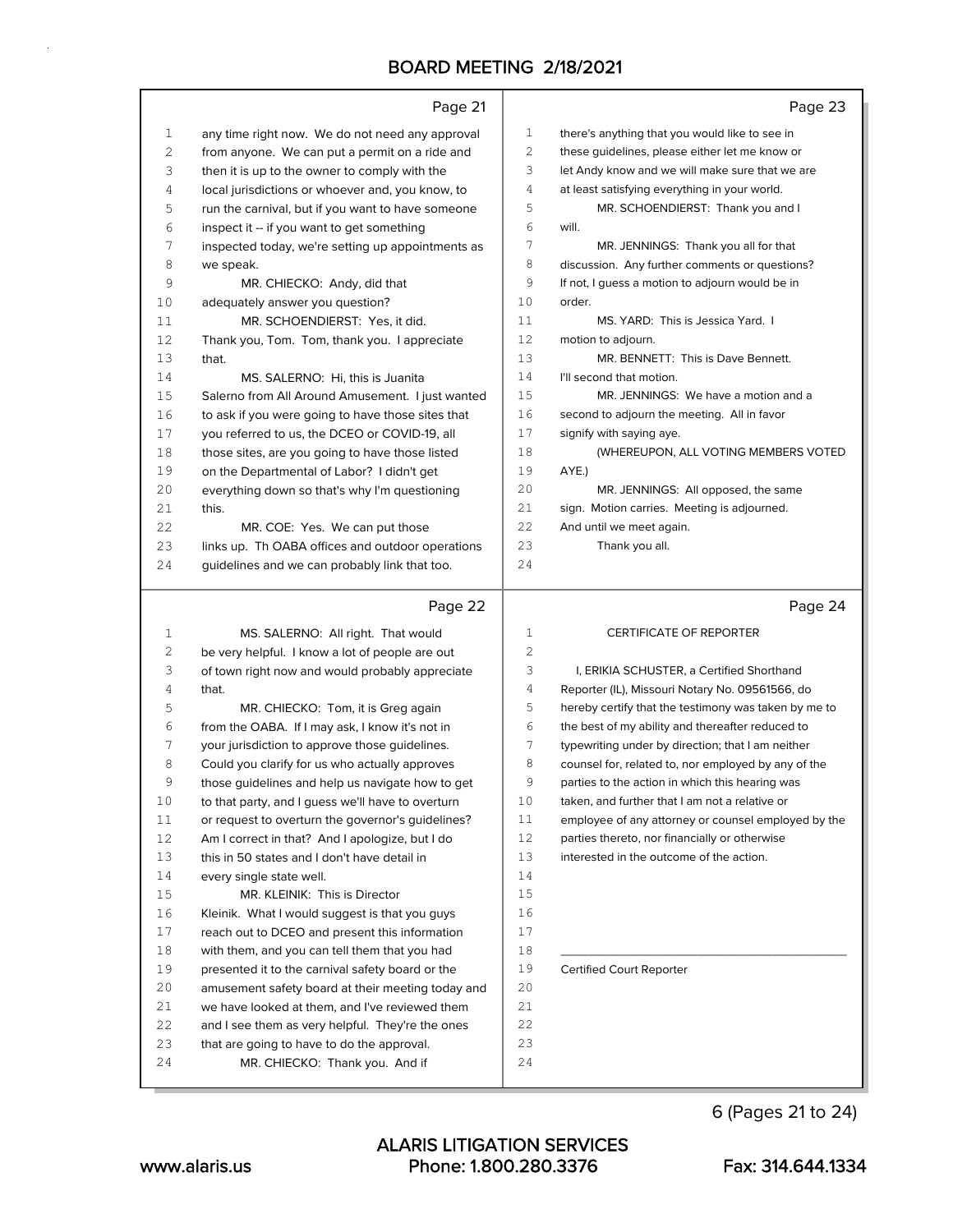| A                              | 23:3                   | в                         | call 4:3,7 5:2     | 7:2 8:16 10:1,2  |
|--------------------------------|------------------------|---------------------------|--------------------|------------------|
| ability 19:3 24:6              | announcement           | back 5:16 11:13           | 9:5                | 11:17,22 13:5    |
| able 6:11 16:13                | 19:7                   | 11:14 15:3,24             | capacity 7:7       | 16:11 17:3,10,21 |
| 18:17 19:6,14                  | annual 11:18           | 16:5                      | care 8:20          | 18:24 20:24      |
| accident 11:24                 | annually 10:24         | background                | <b>Cares 13:6</b>  | 21:22            |
| 12:14                          | answer 20:20           | 8:13                      | carnival 2:7,11    | combination      |
| accidents 12:16                | 21:10                  | <b>Barrington 3:3</b>     | 10:11 11:8 14:21   | 12:19            |
| accomplished                   | anticipating           | basically 11:22           | 15:1 20:3 21:5     | come 7:5 15:3    |
| 12:3                           | 12:13                  | 12:4 15:9 19:1            | 22:19              | comes 19:6       |
| account 17:23                  | anybody 15:8           |                           | carnivals 13:15    | 20:5             |
|                                | 17:10,19 19:16         | believe 8:8               | 18:23              | coming 15:5      |
| action 24:9,13                 | Anyway 6:9             | 12:22 13:13,24            | carries 9:22       | comment 10:1     |
| add 15:10                      | apartment 20:6         | Bennett 3:2               | 23:21              | comments 15:13   |
| added 13:22                    | apologize 22:12        | 4:16,17 6:15              | center 7:20        | 16:9 18:9,10     |
| additional 12:1                | <b>APPEARING</b>       | 9:13,14 23:13             | <b>CERTIFICATE</b> | 19:16 23:8       |
| additions 8:22                 | 3:15                   | 23:13                     | 24:1               | Commerce         |
| adequately                     | appears 5:3            | <b>best 24:6</b>          | Certified 24:3     | 13:17            |
| 21:10                          | appoint 6:7 7:3        | better 8:15               | 24:19              | companies 10:6   |
| adjourn 23:9,12                | appointments           | big 18:18 19:11           | certify 24:5       | company 3:6      |
| 23:16                          | 21:7                   | <b>Bilandic 2:4</b>       | cetera 18:20       | 10:8             |
| adjourned                      | appreciate             | bill 6:14 7:18            | 20:23              | comparison       |
| 23:21                          | 21:12 22:3             | 8:16 11:12 15:3           | chair 6:18         | 12:8             |
| adopt 15:17                    | appreciated            | 15:7                      | chairman 5:22      | completed 12:9   |
| adopted 10:21                  | 16:4                   | bit 17:12 19:9            | 5:23 6:3,4,5       | comply 21:3      |
| 11:2                           | approval 8:21          | Bjenn@wbnor               | 6:10,23 7:12       | concerning       |
| adopting 13:9                  | 19:24 21:1             | 3:11                      | 7:22 8:20          | 13:14            |
| adventure 10:21                | 22:23                  | board 1:2,10 4:5          | change 16:23       | concise 20:20    |
| 15:16                          | approve 9:10           | 5:23 6:1,4,5              | 18:21              | conflict 17:11   |
| aerial 10:21                   | 22:7                   | 6:19,22,23                | changed 10:23      | consideration    |
| 15:16                          | approved 10:17         | 11:9,11 15:13,22          | 14:13 16:6         | 5:12             |
| affect 17:18                   | 10:17 11:9 14:6        | 16:2,20 19:16<br>22:19,20 | changes 9:2,8      | contained 12:14  |
| afternoon 4:1                  | approves 22:8          |                           | 11:10 12:23        | 14:14            |
| agenda 7:18                    | aspect 16:10           | board's 16:7              | 14:3,5,11          | continue $5:3$   |
| 8:21,22                        | <b>Assistant 3:16</b>  | bombarded                 | check $18:3$       | copy 8:24        |
| ahead 8:18                     | assuming 17:4          | 18:12                     | checks 18:5        | correct 20:6     |
| 10:15 11:16                    | <b>ASTM 11:4 15:17</b> | <b>Box 2:16</b>           | Chiecko 20:16      | 22:12            |
| 16:10                          | attorney 24:11         | <b>Bridge</b> 3:6         | 20:17 21:9         | corrections 9:2  |
| Alaris 3:21                    | attraction 1:2         | brings 18:19              | 22:5,24            | 9:9,22           |
| allowed 18:1,1                 | 4:5                    | building 2:4<br>16:16     | <b>Chief 3:15</b>  | councils 20:1    |
| 20:21<br>America 2:8,12        | Audio 8:10             | bulletins 11:24           | city 19:24         | counsel 6:7      |
| 9:7,7                          | auditorium             |                           | clarification      | 24:8,11          |
|                                | 16:18                  | Burgess 3:12              | 14:6,18 20:8       | county 18:22     |
| amusement 1:2<br>3:18 4:4 15:1 | available 13:23        | business 10:16<br>11:18   | 20:12              | 20:1,22          |
| 21:15 22:20                    | aye 8:4,6 9:18         | busy $4:3$                | clarify $20:4,7$   | couple 19:4      |
| Andy 19:18,21                  | 9:20 23:17,19          |                           | 22:8               | course 12:19     |
| 20:17 21:9                     | ayes $8:7$             | C                         | coasters 10:11     | courses 10:21    |
|                                |                        | $C$ 2:1 3:1               | Coe 3:15 6:18      | 15:17            |
|                                |                        |                           |                    |                  |

Г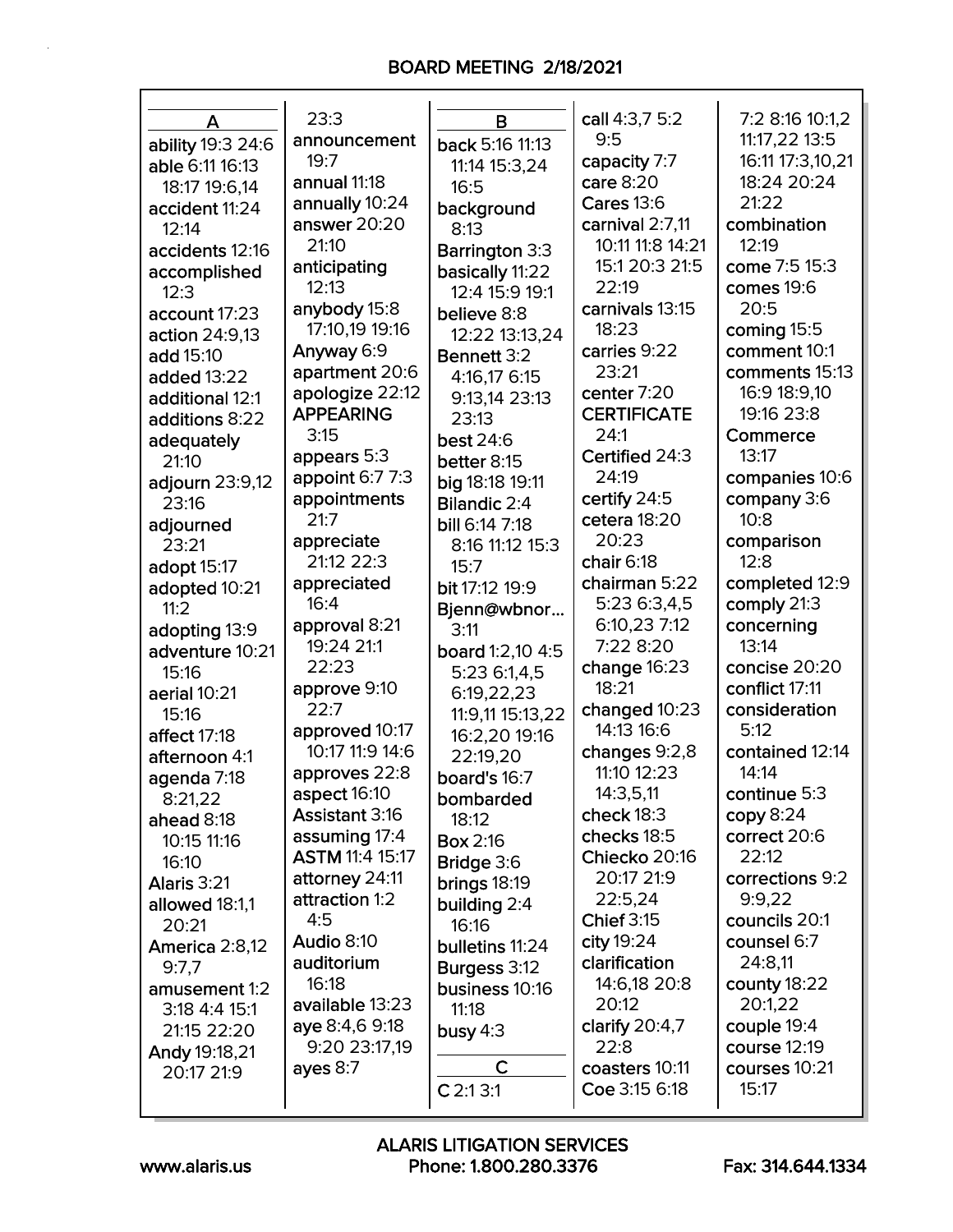| court 3:20 8:11<br>8:11 15:6 24:19<br>courts 15:10<br><b>COVID 12:4</b><br>13:19 18:12<br><b>COVID-19 13:11</b> | 7:3 22:15<br>directors 6:22<br>Dirksen 16:16<br>17:6<br>discuss 17:17,20<br>discussion 7:7 | 14:23<br>Erikia 3:20 24:3<br>et 18:20 20:23<br>everybody 4:2<br>5:5 8:24 17:15<br>everybody's | four 13:12<br>Fox 3:3<br>full 14:8,10<br>funds 18:2,4<br>further 7:7 11:15<br>23:8 24:10 | headquarters<br>17:6<br>health 20:1,6,13<br>20:23<br>hear 8:12 19:19<br>hearing 5:20 |
|-----------------------------------------------------------------------------------------------------------------|--------------------------------------------------------------------------------------------|-----------------------------------------------------------------------------------------------|------------------------------------------------------------------------------------------|--------------------------------------------------------------------------------------|
| 21:17<br>Crystal 2:9                                                                                            | 23:8<br>discussions 7:5                                                                    | 18:11<br>ex 5:21 7:1                                                                          | G                                                                                        | 8:7,22 24:9<br>help 22:9                                                             |
| CSR 3:20,21                                                                                                     | doing 15:19                                                                                | exception 10:9                                                                                | generally 10:11                                                                          | helpful 14:1                                                                         |
| current 11:2                                                                                                    | download 13:24                                                                             | 10:10                                                                                         | getting 18:5                                                                             | 22:2.22                                                                              |
| cut 18:5                                                                                                        | <b>Drive 3:12</b>                                                                          | executive 6:20                                                                                | give 11:18 13:16                                                                         | Hi 21:14                                                                             |
| D                                                                                                               | dropped 11:13                                                                              | 18:15,21                                                                                      | 16:4 17:21                                                                               | hold 11:4                                                                            |
|                                                                                                                 | dry 14:19, 20, 22                                                                          | expires 5:6                                                                                   | glasses 13:1                                                                             | home 17:15                                                                           |
| $D$ 2:3<br>Dan 9:4 10:8                                                                                         | 16:3                                                                                       | F                                                                                             | go 4:6 8:18<br>10:15 11:16                                                               | hopefully 16:12                                                                      |
| Daniel 2:11 4:10                                                                                                | Dschwabe@s                                                                                 | F229111:4                                                                                     | 12:24 15:8,9                                                                             | 19:14                                                                                |
| 4:12                                                                                                            | 2:14                                                                                       | F2374 11:3                                                                                    | 16:10,12 18:17                                                                           | house 15:7<br><b>Hunt 3:3</b>                                                        |
| Database 13:6                                                                                                   | E                                                                                          | F770 11:3                                                                                     | 19:15                                                                                    |                                                                                      |
| date 16:22 17:2                                                                                                 | E 2:1,1 3:1,1                                                                              | facilities 12:7,18                                                                            | going 8:13 10:3                                                                          |                                                                                      |
| 17:12                                                                                                           | $e$ -mail $5:14$                                                                           | fairs 18:14,22                                                                                | 10:6,12 11:7                                                                             | identify 9:16                                                                        |
| Dave 6:14 9:14                                                                                                  | 13:20                                                                                      | far 10:12 13:14                                                                               | 13:24 14:20                                                                              | <b>IDOT 16:16 17:6</b>                                                               |
| 23:13                                                                                                           | e-mails 17:9                                                                               | 17:11                                                                                         | 17:14 19:8                                                                               | <b>IDPH 14:1</b>                                                                     |
| David 3:2 4:16                                                                                                  | earliest 17:5                                                                              | favor 8:4 9:17                                                                                | 21:16,18 22:23                                                                           | IL 2:5,9,13,16                                                                       |
| day 19:12                                                                                                       | easier 20:19                                                                               | 23:16                                                                                         | <b>Good 4:1</b>                                                                          | 3:3,7,10,13                                                                          |
| Dbennett@pr                                                                                                     | Economic 13:17                                                                             | FEBRUARY 1:15                                                                                 | governor's 5:7                                                                           | 24:4                                                                                 |
| 3:4                                                                                                             | effective 10:22                                                                            | fee 10:18                                                                                     | 5:12 22:11                                                                               | IL-30 3:9                                                                            |
| <b>DCEO 13:17</b>                                                                                               | either 15:23                                                                               | feedback 8:10                                                                                 | grade 20:9                                                                               | <b>Illinois 1:1 3:15</b>                                                             |
| 21:17 22:17                                                                                                     | 18:2 23:2                                                                                  | 8:19                                                                                          | great 2:12 9:7                                                                           | 3:21                                                                                 |
| dead 7:20                                                                                                       | elected 5:24                                                                               | feels 16:21                                                                                   | 20:15                                                                                    | impacts 11:7                                                                         |
| decision 20:5                                                                                                   | 6:23                                                                                       | feet 10:20                                                                                    | Greg 20:17                                                                               | important 6:9                                                                        |
| decline 7:15                                                                                                    | election 8:20                                                                              | festivals 19:23                                                                               | 22:5                                                                                     | 19:1                                                                                 |
| definition 14:19                                                                                                | elephant 18:11                                                                             | 19:24                                                                                         | group 6:20 18:1                                                                          | in-person 11:5                                                                       |
| 14:24                                                                                                           | Eleventh 3:22<br>Eli 3:6                                                                   | field $19:3$<br>files 14:14                                                                   | guess 16:11<br>22:10 23:9                                                                | 16:13<br>include 15:1                                                                |
| department 1:1<br>2:3 5:21 6:24                                                                                 | employed 24:8                                                                              | fill 5:15                                                                                     | guidance 16:4                                                                            | 16:19 19:2                                                                           |
| 12:1 20:13                                                                                                      | 24:11                                                                                      | financially 24:12                                                                             | guidelines                                                                               | includes 14:22                                                                       |
| Departmental                                                                                                    | employee 24:11                                                                             | first $5:4,20$                                                                                | 21:24 22:7,9                                                                             | incorporated                                                                         |
| 21:19                                                                                                           | ended 13:9                                                                                 | five 16:20 18:18                                                                              | 22:11 23:2                                                                               | 14:9,12                                                                              |
| depending                                                                                                       | enforced 13:10                                                                             | 20:4                                                                                          | Gurnee 2:13                                                                              | incurred 11:10                                                                       |
| 16:23                                                                                                           | engineer 5:10                                                                              | <b>Flags 2:12 9:6,7</b>                                                                       | guys 5:23 22:16                                                                          | indicated 5:24                                                                       |
| detail 22:13                                                                                                    | engineer's 5:11                                                                            | 10:9                                                                                          |                                                                                          | individual 7:6                                                                       |
| differently                                                                                                     | entertain 9:9                                                                              | follow 10:2                                                                                   | Н                                                                                        | indoor 12:7                                                                          |
| 20:19                                                                                                           | Entertainment                                                                              | follow-up 17:8                                                                                | halfway 17:15                                                                            | industry 10:12                                                                       |
| difficult 17:14                                                                                                 | 2:8                                                                                        | followed 10:4                                                                                 | handle 15:19                                                                             | 11:6 14:21 15:1                                                                      |
| direction 24:7                                                                                                  | entire 13:12                                                                               | followups 12:6                                                                                | 19:6,14                                                                                  | inflatable 10:18                                                                     |
| director 2:3                                                                                                    | 15:20                                                                                      | forward 16:13                                                                                 | happen 10:7<br>happens 12:12                                                             | inflatables 10:19                                                                    |
| 3:16 5:21 6:24                                                                                                  | equipment                                                                                  | 16:24 20:2                                                                                    |                                                                                          | information                                                                          |

Г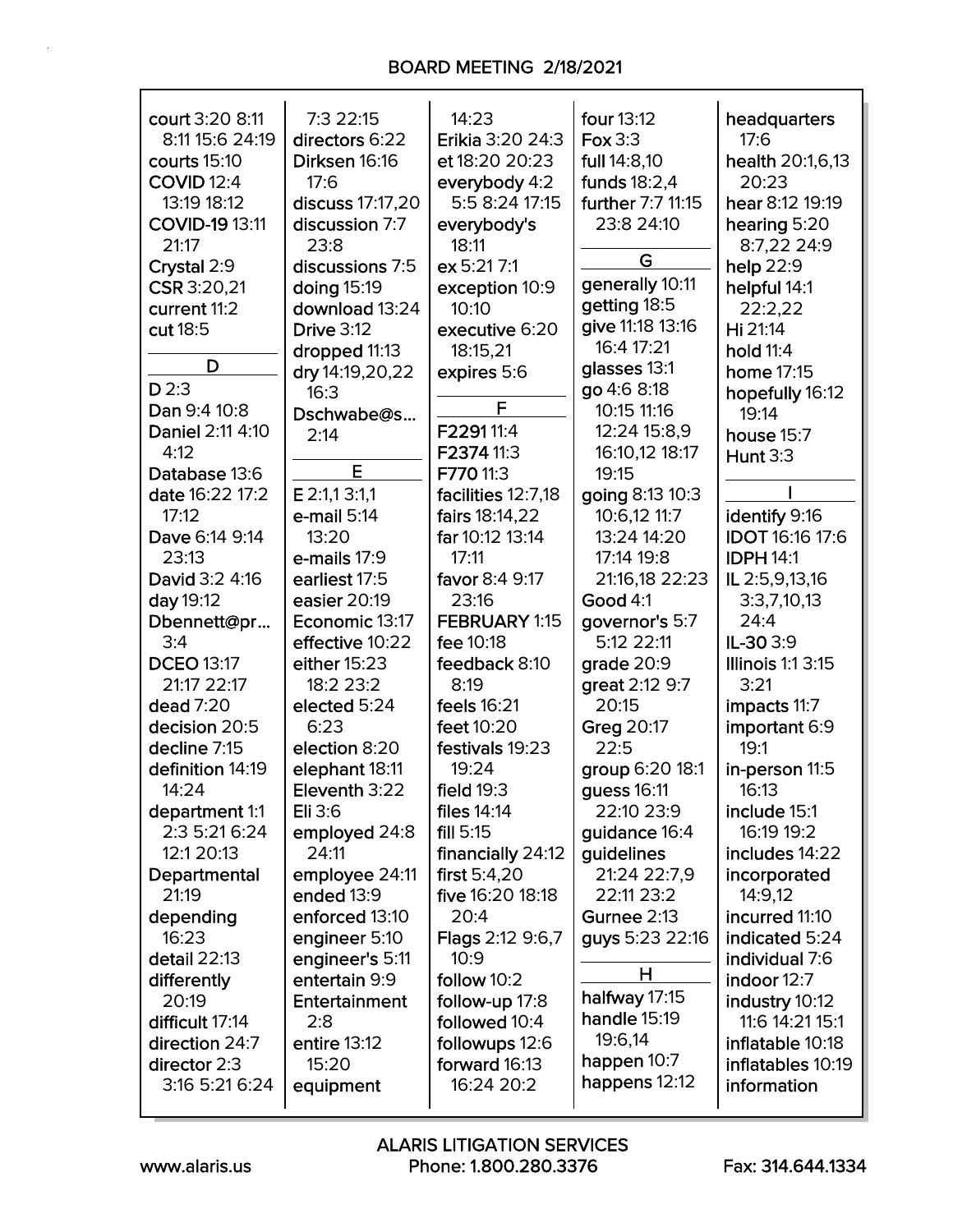| 5:15 14:15<br>22:17 | join $4:3$<br>joking 6:8 | line 12:19<br>link 14:9,14 | 2:15<br>members 3:2 | 6:16<br>nominations |
|---------------------|--------------------------|----------------------------|---------------------|---------------------|
| input 15:23 16:3    | Joseph 2:15              | 21:24                      | 6:2 8:5 9:19        | 6:3,4,5             |
|                     | 4:14 6:15                | links 12:24 13:17          | 23:18               |                     |
| 16:8,22             |                          |                            |                     | Non-destructi       |
| inspect 20:21       | Juanita 3:18             | 21:23                      | Michael 2:3,4       | 12:20               |
| 20:24 21:6          | 21:14                    | list 12:6                  | Michael.kleini      | North 2:8,12 3:9    |
| inspected 21:7      | June 13:13 18:14         | listed 21:18               | 2:6                 | 3:22                |
| inspection 15:18    | 18:15                    | Litigation 3:21            | mid 9:6 12:9        | Notary 24:4         |
| 15:20               | jurisdiction 22:7        | little 9:5 17:12,14        | Midway 2:8          | notice 9:5          |
| inspections         | jurisdictions            | 19:9 20:19                 | <b>Mike 16:1</b>    | notifications       |
| 12:5,9,11 14:21     | 21:4                     | living 18:11               | mind 20:18          | 17:22               |
| inspector 3:15      | K                        | local 20:1,6,12            | minute 11:14        | number 13:20        |
| 20:23               |                          | 21:4                       | minutes 9:1,2,10    | 13:20               |
| inspectors 15:21    | keep 12:21               | location 17:2              | Missouri 3:22       |                     |
| 19:1 20:21          | Keller 3:16              | look 15:8,9,12             | 24:4                | O                   |
| <b>INSURANCE</b>    | kind 6:10 16:18          | 15:15                      | mistake 16:18       | <b>OABA 20:17</b>   |
| 2:15                | <b>Kleinik 2:3 4:1</b>   | looked 11:2                | mitigation 13:12    | 21:23 22:6          |
| interested          | 5:2 6:21 7:11            | 22:21                      | mode 12:12          | obviously 18:12     |
| 24:13               | 7:21 8:3,7 16:1          | loose 18:22                | money 17:23         | occurred 11:23      |
| issues 13:19        | 17:1,8 22:15,16          | lot 8:12 22:2              | 18:6                | 12:17               |
| item $9:23$         | know 5:5 7:7             | Louis 3:22                 | motion 9:9,12,17    | office 5:7,12       |
|                     | 8:13 10:8,12             |                            | 9:21 23:9,12        | 19:2                |
|                     | 15:13,14,15              | M                          | 23:14,15,21         | offices 21:23       |
| Jacksonville 3:7    | 16:19 17:12,19           | main 16:16,17              | Mound 3:6           | official 6:19       |
| January 5:6         | 18:13 19:11 21:4         | 17:6                       | move 8:23 9:13      | officio 5:22 7:1    |
| 10:22 12:9          | 22:2,6 23:2,3            | majority 8:8               | 10:15 11:17         | okay 4:8 7:16,21    |
| 13:10 14:13         |                          | 18:4                       | 16:23 17:12         | 8:16 10:15          |
| <b>Jason 3:16</b>   |                          | mandated                   | 20:2                | 11:22 14:17         |
| <b>JCAR 14:4,17</b> | Labor 1:1 2:3            | 10:23                      | moving 16:12        | 16:10 17:22         |
| 16:6                | 5:21 6:24                | manufacturer               | muted 8:14,15       | 18:19 19:10         |
| Jennings 3:9        | 21:19                    | 10:5                       |                     | old 10:15           |
| 4:22,23 7:16        | Lake $2:9$               | March 5:18                 | N                   | <b>Olney 3:10</b>   |
| 7:19,23 8:8,18      | Lane $2:8$               | Mary 3:16 4:7              | N 2:1 3:1,9         | ones 22:22          |
| 9:8,15,21 11:12     | large 10:18 11:7         | <b>McDonald's</b>          | <b>NAARSO 13:1</b>  | online 11:20        |
| 11:12,21 16:9       | larger 10:10             | 14:23                      | name 5:11           | open 6:2 19:8       |
| 17:16 18:8          | late 9:5                 | meet 23:22                 | narrow 14:24        | opening 12:13       |
| 19:10,20 20:8       | law 15:10                | meeting 1:10               | Nashville 2:8       | operate 20:14       |
| 20:15 23:7,15       | lays $6:22$              | 4:4,5 5:4 7:4              | navigate 22:9       | 20:23               |
| 23:20               | lead-in 18:24            | 7:13,18,23 9:1             | <b>NDT 10:3</b>     | operating 10:13     |
| Jescjo16@gm         | 19:4                     | 9:3,10,24                  | <b>NDTs 10:13</b>   | 12:18               |
| 3:14                | legal 6:7                | 10:18 11:5,11              | need 6:16 7:8       | operations          |
| Jessica 3:12        | legislation 15:5         | 12:15 16:14                | 8:14 17:17 21:1     | 21:23               |
| 4:24 6:13           | let's 18:20              | 19:12 22:20                | needed 17:20        | operator 2:7,11     |
| 23:11               | letter 10:4,7,9          | 23:16,21                   | neither 24:7        | 10:23               |
| <b>Joe 8:1</b>      | letters 10:10            | meetings 6:11              | new 11:17 15:5      | operators 10:24     |
| Joe@redshaw         | limited 12:7             | 7:9,12                     | noise 8:13          | Opportunities       |
| 2:17                | 14:20                    | <b>MEMBER 2:7,11</b>       | nomination 6:2      | 13:18               |
|                     |                          |                            |                     |                     |

 $\mathsf{r}$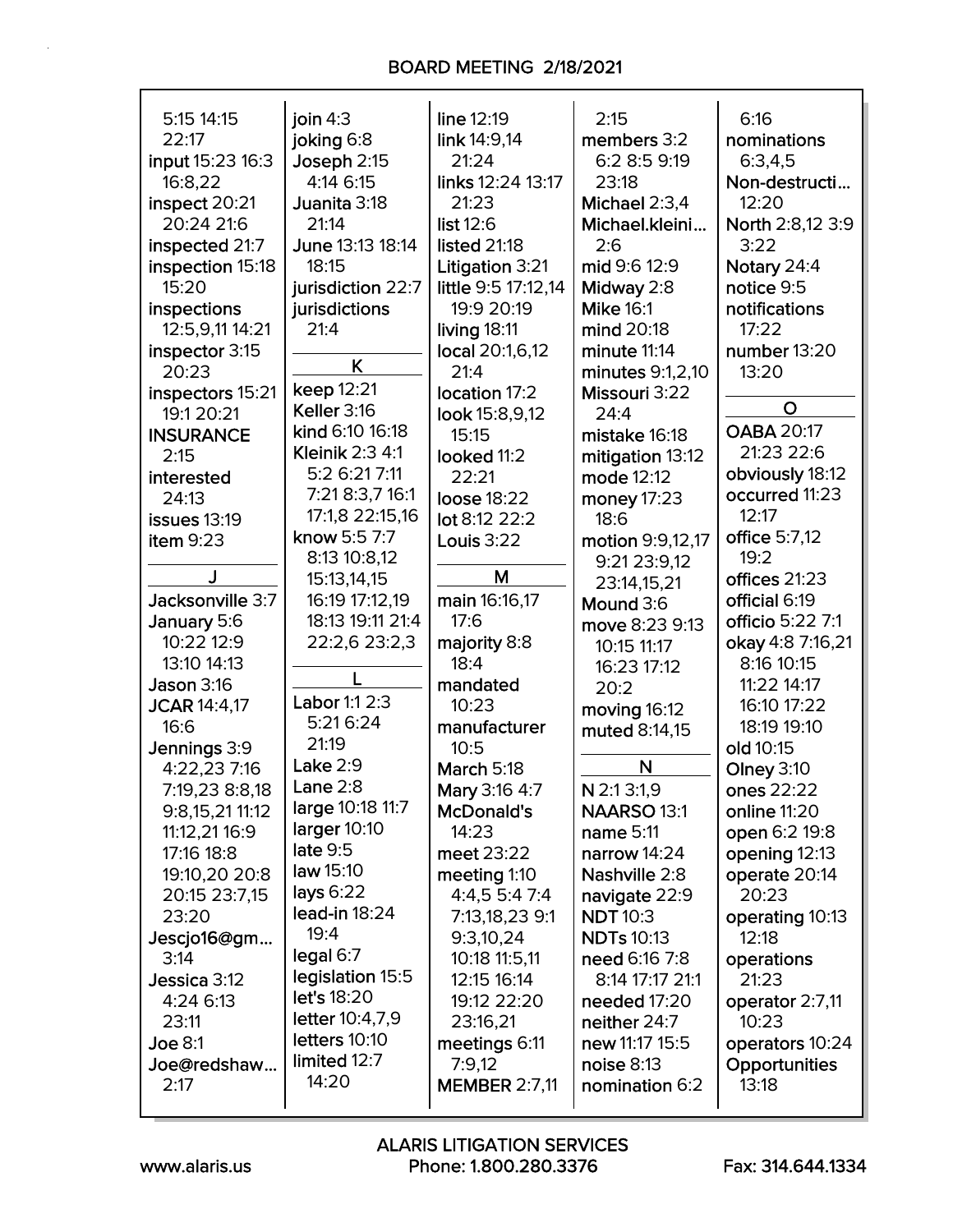| opposed 9:21          | 20:22             | proposed 14:5       | <b>Regulations</b>   | right 7:2 14:10        |
|-----------------------|-------------------|---------------------|----------------------|------------------------|
| 23:20                 | phase 13:12       | public 3:2 13:18    | 10:20                | 18:14 21:1 22:1        |
| order 4:4 5:21        | 18:18             | 18:10 19:17         | reiterated 19:13     | 22:3                   |
| 18:15 23:10           | phone 11:13       | put 11:3 21:2,22    | related 24:8         | <b>Road 3:6</b>        |
| orders 18:21          |                   |                     | relations 13:19      | Robert 3:19            |
|                       | phonetic 10:8     | Q                   |                      |                        |
| organizations         | phrase 20:18      | question 14:16      | relative 24:10       | roll 4:7 5:2           |
| 20:2                  | pick 11:14        | 18:18 19:11,13      | remain 10:3          | roller 10:10           |
| outcome 24:13         | Pierce 3:16 4:8   | 20:10,18 21:10      | remind 9:15          | room 18:11             |
| outdoor 12:18         | 4:10,12,14,16     |                     | renewed 18:15        | ropes 12:19            |
| 21:23                 | 4:18,20,22,24     | questioned<br>14:22 | report 11:24         | <b>Route 2:12</b>      |
| oversee 6:10          | place 7:10        |                     | 12:14                | row 9:6                |
| overturn 22:10        | 20:22             | questioning         | reported 12:15       | <b>Rule 14:3</b>       |
| 22:11                 | playground        | 19:22 21:20         | reporter 3:20        | rules 10:17 14:5       |
| owner 21:3            | 14:23             | questions 5:19      | 8:11,12 24:1,4       | 14:9,10,11             |
| owners 11:8,8         | Playlands 14:23   | 5:20 10:14          | 24:19                | run 5:18 6:11 7:4      |
| 14:2                  | please 4:7 5:15   | 11:15 13:7,21       | <b>REPRESENTA</b>    | 7:8,12,13              |
|                       | 23:2              | 16:10 18:8,10       | 2:15                 | 18:23 21:5             |
| P                     | point 13:15 15:15 | 18:13 19:16         | representatives      | running 7:17           |
| P 2:1,1 3:1,1         | 15:22,23 16:11    | 23:8                | 11:6                 | Rushville 2:16         |
| p.m 1:16 17:4         | possible 5:16     | quorum 5:3          | request 18:2         |                        |
| P.O.2:16              | power 20:13       |                     | 22:11                | S                      |
| page 9:6              | Powerpoint        | R                   | requested 14:18      | S 2:1,4 3:1            |
| pages 14:11           | 18:9              | R 2:1 3:1           | 18:6                 | safety 1:2 4:5         |
| Parkway 16:17         | present 4:15,23   | reach 22:17         | require 15:18        | 5:22 6:4,5             |
| 17:7                  | 5:1 22:17         | read 8:24 18:16     | requirement          | 11:24 22:19,20         |
| part 6:1              | presentation      | ready 18:23         | 14:1                 | <b>Salerno 3:18,19</b> |
| particularly          | 11:19 18:9        | really 19:5         | requirements         | 21:14,15 22:1          |
| 15:14                 | presented         | reappointment       | 10:3                 | satisfying 23:4        |
| parties 24:9,12       | 22:19             | 5:8                 | resigned 5:24        | Saturday 19:8          |
| party 15:18           | president 7:3,8   | reappointmen        | respectfully         | saying 9:18            |
| 22:10                 | pretty 11:7 12:7  | 5:17                | 7:14                 | 23:17                  |
| patrons 12:16         | 12:17 13:15       | reason 11:13        | response 4:11        | schedule 4:3           |
| <b>Patty 3:5 4:18</b> | prior 11:11       | reasonable          | 4:13,19,21           | scheduled 13:13        |
| 4:20 6:12             | pro 7:3,4,8,12,17 | 17:15               | restate 17:1         | <b>Schoendierst</b>    |
| Patty@elibrid         | 7:22 8:19         | receive 10:7        | returned 18:3,7      | 19:18,19,22            |
| 3:8                   | proactive 16:21   | 17:24               | review 13:8 14:4     | 20:11 21:11            |
| pay 20:9              | probably 10:6     | receiving 5:13      | 15:4                 | 23:5                   |
| peers 6:24            | 12:10 21:24       | recommendat         | reviewed 15:7        | Schuster 3:20          |
| people 8:14           | 22:3              | 5:8                 | 22:21                | 24:3                   |
| 12:11 17:13,24        | problem 17:16     | <b>redo</b> 10:13   | reviews 9:23         | Schwabe 2:11           |
| 18:1 22:2             | 19:5,9            | Redshaw 2:15        | revival 15:6         | 4:10,12 9:4,4          |
| period 12:17          |                   | 4:14,15 6:15        |                      | season 10:13           |
| Permala 10:8          | proceed 16:5      | 8:1,2               | ride 1:2 3:15 4:4    | second 5:17            |
| permit 17:17          | process 14:4,4    | reduced 24:6        | 10:22 11:8 12:5      | 7:24 8:1,3 9:13        |
| 21:2                  | 14:17 18:5        | referred 21:17      | 20:24 21:2           | 9:17 23:14,16          |
| permits 17:24         | professional      | refunds 17:18       | rides 20:4,21        | secretary 6:19         |
| permitting            | 5:10,11           | regulate 15:11      | <b>RidesDatabase</b> | see 11:20 12:6         |
|                       | program 18:3      |                     | 13:4,5               |                        |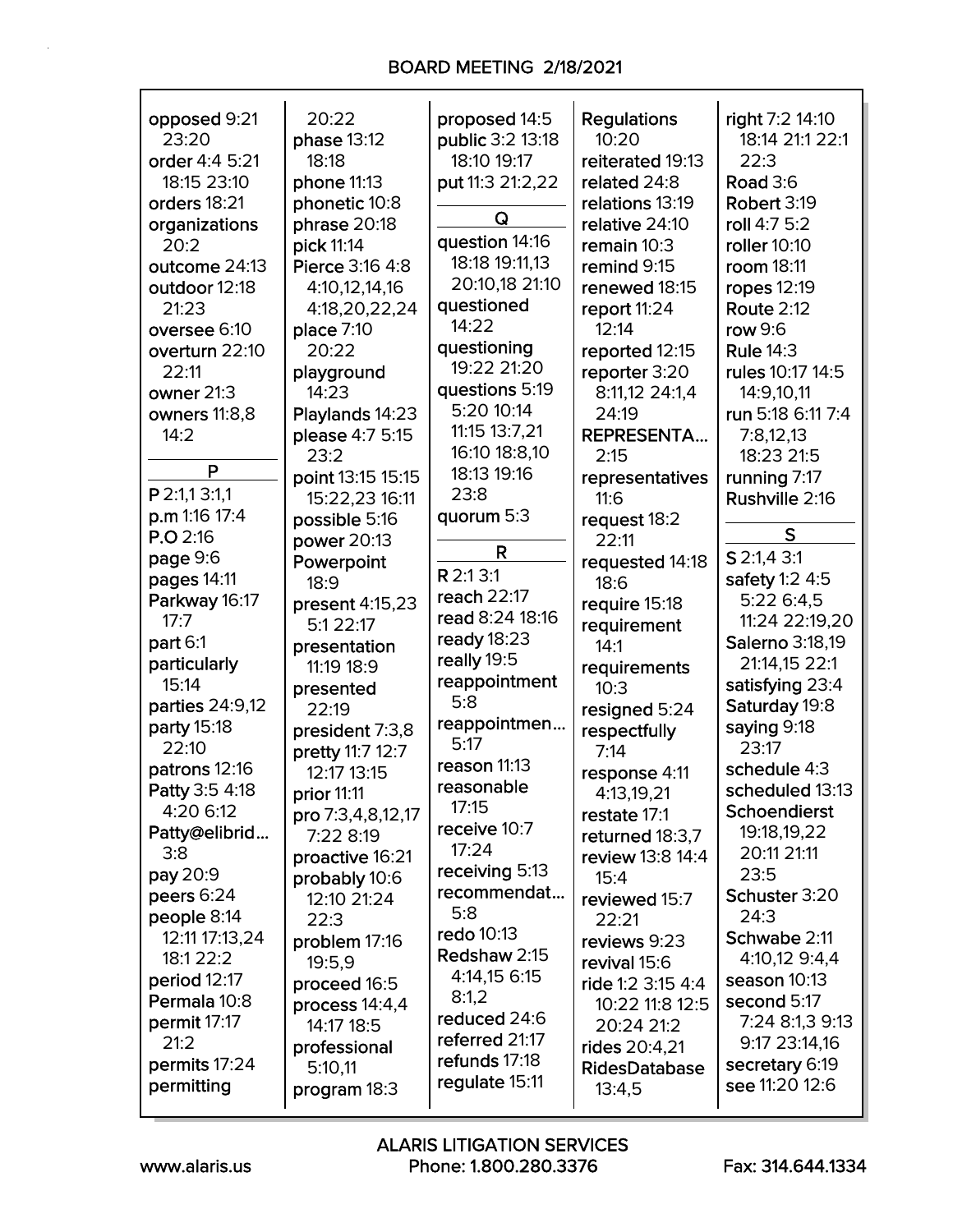| 12:12,12 14:12        | St 2:4 3:22       | <b>Tentatively</b> | U                     | 16:17                 |
|-----------------------|-------------------|--------------------|-----------------------|-----------------------|
| 19:5 22:22            | staffing 18:20    | 16:14              | underneath            | website 12:21         |
| 23:1                  | stance 14:19      | term $5:5$         | 14:10                 | 13:22 14:8            |
| Seeing 5:2            | 15:12             | testimony 24:5     | Underwood             | week 5:17             |
| send 11:10 17:22      | standards 11:1,2  | testing 12:20      | 3:17                  | weeks 19:4            |
| sent 17:20            | 11:4 13:9 15:17   | Th 21:23           | <b>UNIDENTIFIED</b>   | went 10:20 14:3       |
| separate 12:4         | start 11:19 16:20 | thank 4:2 8:15     | 9:11 13:3             | 14:17                 |
| September 9:10        | 17:5              | 16:8 21:12,12      | update 11:1 17:21     | <b>Wes 7:12</b>       |
| 9:24 10:18            | starting 18:14    | 22:24 23:5,7       | updated 10:16         | Wesley 6:13           |
| 16:15 17:4            | state 13:11,12    | 23:23              | 12:21,22              | <b>Weston 2:7 4:8</b> |
| serve 7:6,22          | 20:20 22:14       | thereto 24:12      | updates 9:24          | whichever             |
| Services 3:21         | states 22:13      | thing 5:20         | 12:1 13:11,14         | 16:20                 |
| set 14:9,10           | statistics 11:24  | things 4:6 13:21   | use 14:13             | William 3:9           |
| setting 21:7          | 12:2              | 16:12,23           | user 13:23            | 4:22 7:23             |
| sheets 11:9           | status 18:12      | think 6:6 9:6      |                       | wise 18:20            |
| short 12:17           | statute 6:22      | 18:10 19:10        | V                     | working 15:2          |
| Shorthand 24:3        | Stephen 3:17      | third 15:18        | vacancy 5:9           | workload 15:19        |
| sign 23:21            | Street 3:22       | three 12:15,16     | vice 6:18             | world 23:4            |
| signage 13:23         | structure 10:19   | Thursday 1:15      | viewed 14:8           | wouldn't 18:17        |
| Significantly         | subject 16:23     | 16:15 17:3 19:7    | volunteer 6:12        | Wsparks@na            |
| 12:3                  | submitted 5:7,11  | time 4:2 17:15     | 7:11,22               | 2:10                  |
| signify 9:17          | suggest 22:16     | 18:24 19:4 21:1    | volunteers 6:6        |                       |
| 23:17                 | suggestion 6:17   | timeframe 12:11    | <b>VOTED 8:5 9:19</b> | X                     |
| single $22:14$        | Sullivan 3:5      | <b>times 16:19</b> | 23:18                 | x 2:13                |
| sites 21:16,18        | 4:18,20           | 19:14              | VOTING 8:5            |                       |
| six 2:12 9:6,7        | summary 11:9,18   | timetables 5:18    | 9:19 23:18            | Y                     |
| 10:9 16:20 19:1       | 11:23             | today 21:7         |                       | Yard 3:12 4:24        |
| slide 11:19 14:7      | support 13:20     | 22:20              | W                     | 5:1 23:11,11          |
| 14:19,22 16:3         | sure 9:16 17:9    | Tom 3:15 10:2      | wait 12:12            | Yeah 17:10            |
| slides 14:20          | 23:3              | 16:1 21:12,12      | want 6:1,12,13,14     | year 5:6 10:22        |
| small $20:3$          |                   | 22:5               | 6:14,15,16 7:6        | 11:23 12:3,8,10       |
| somebody 6:8          | Τ                 | town 22:3          | 7:19 14:12 16:4       | 12:23 13:14,16        |
| 7:9                   | table $11:4$      | Trail $3:3$        | 17:5 20:4,7,9         | 16:14 18:3            |
| soon 5:16 11:8        | tackle 20:10      | training 10:23     | 21:5,6                | yearly 12:22          |
| sorry 11:15 20:16     | take $8:9$        | trampoline 15:6    | wanted 10:2           | yesterday 19:12       |
| <b>Sparks 2:7 4:8</b> | taken 8:19 24:5   | 15:10 16:7         | 14:24 16:2            | Z                     |
| 4:97:14               | 24:10             | transfer 18:2      | 21:15                 | zip 12:19             |
| speak $21:8$          | talk 16:15        | transferred 18:4   | wants $15:8$          |                       |
| <b>SPEAKER 9:11</b>   | talked 10:5 15:4  | traveling 17:13    | way 5:18 15:16        | 0                     |
| 13:3                  | talking 7:17      | true 20:5          | 15:19 18:16           | 084-004660            |
| speaking 10:11        | 20:3              | try 7:3,5 12:20    | we'll 8:22 11:10      | 3:21                  |
| specific 13:21        | technically       | turn 18:22         | 11:18 14:7 15:12      | 09561566 24:4         |
| specifically 15:9     | 14:22 18:16       | two 12:23          | 16:13 19:14           |                       |
| Springfield 2:4       | tell 22:18        | typewriting        | 22:10                 | 1                     |
| 2:5 3:13,15           | tem 7:3,4,8,12    | 24:7               | we're 7:16 13:15      | 12:7                  |
| 17:7                  | 7:17,22 8:19      | typically 16:19    | 17:22 21:7            | 1-800 13:20           |
| square 10:20          | ten 9:6 20:4      | 19:2               | we've 13:6 16:12      | 130 10:20             |